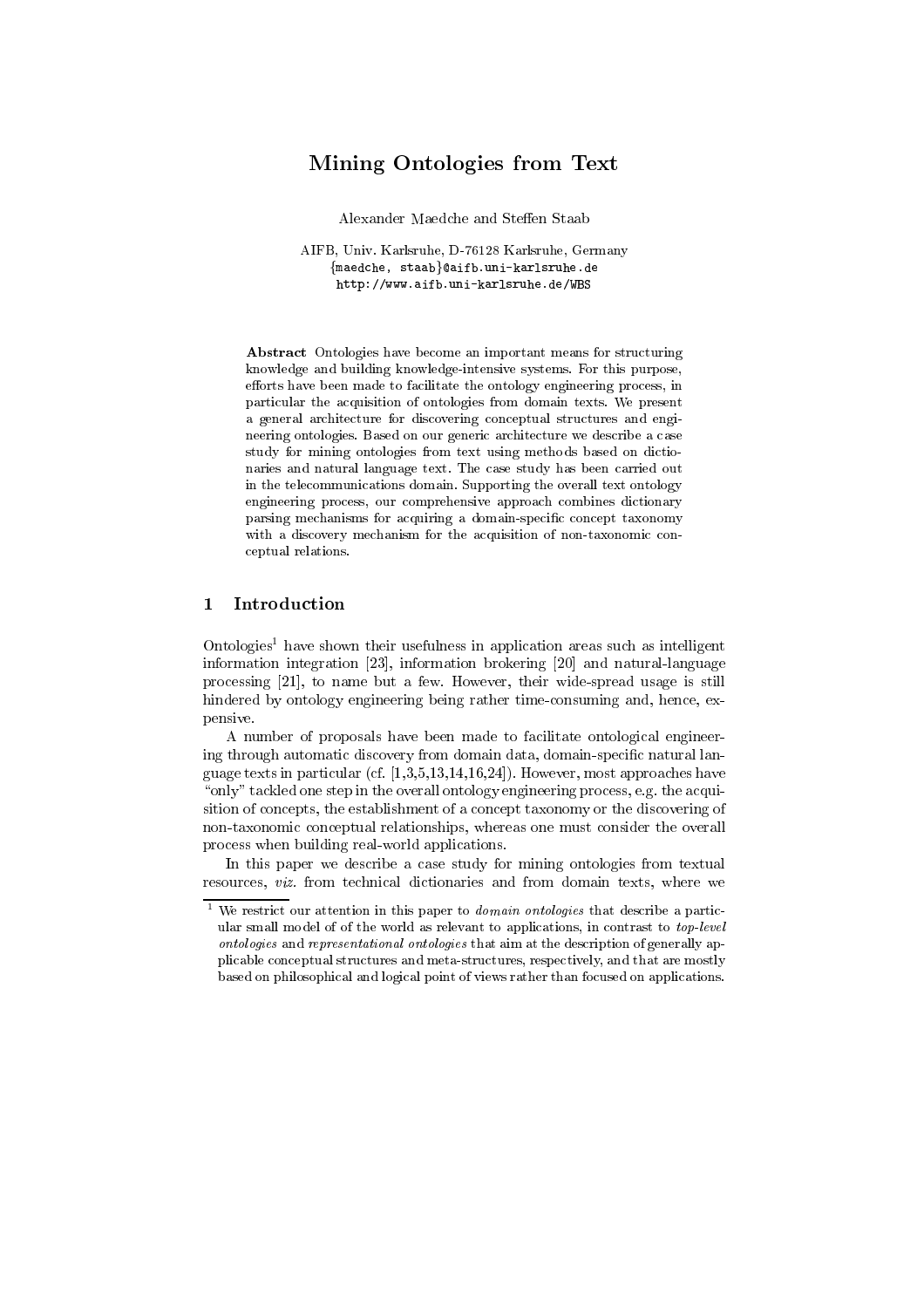consider all three before-mentioned steps. For this purpose we combine existing techniques for the acquisition of concepts and a concept taxonomy with a new approach for mining non-taxonomic conceptual relationships from natural language in an integrated framework for manual and semi-automatic ontology engineering.

The remainder of the paper is as follows. In Section 2 we will give an overview of the overall system architecture, in particular about which linguistic processing has been done and how discovered conceptual structures are added to the ontology using a graphical ontology engineering environment. Subsequently, we will focus on the techniques for acquiring concepts and concept hierarchies which are an essential part for the algorithm discovering non-taxonomic conceptual relations. This algorithm will be presented in Section 4. An example will show some promising results we obtained applying our mechanisms for mining ontologies from text. Before we conclude we give an overview of related work in Section 5.

### $\overline{2}$ **Architecture**

The purpose of this section is to give an overview of the architecture of our approach. The process of semi-automatic ontology acquisition is embedded in an application that comprises several core features described as a kind of pipeline in the following. Nevertheless, the reader may bear in mind that the overall development of ontologies remains a cyclic process (cf. [12]). In fact, we provide a broad set of interactions such that the engineer may start with primitive methods first. These methods require very little or even no background knowledge, but they may also be restricted to return only simple hints, like term frequencies. While the knowledge model matures during the semi-automatic engineering process, the engineer may turn towards more advanced and more knowledge-intensive algorithms, such as our mechanism for discovering generalized relations.

### 2.1Text & Processing Management Component

The ontology engineer uses the Text & Processing Management component to select domain resources (dictionaries, domain texts, . . . ) exploited in the further discovery process. She chooses among a set of text (pre-)processing methods available on the Text Processing Server and among a set of algorithms available at the Learning & Discovering component. The former module returns text that is annotated by XML and this XML-tagged text is fed to the Learning & Discovering component described in subsection 2.3.

### 2.2Text Processing Server

The Text Processing Server comprises a broad set of different methods. In our case, it contains a shallow text processor based on the core system SMES (Saarbrücken Message Extraction System; cf. [15]). SMES is a system that performs syntactic analysis on natural language documents. In general, the Text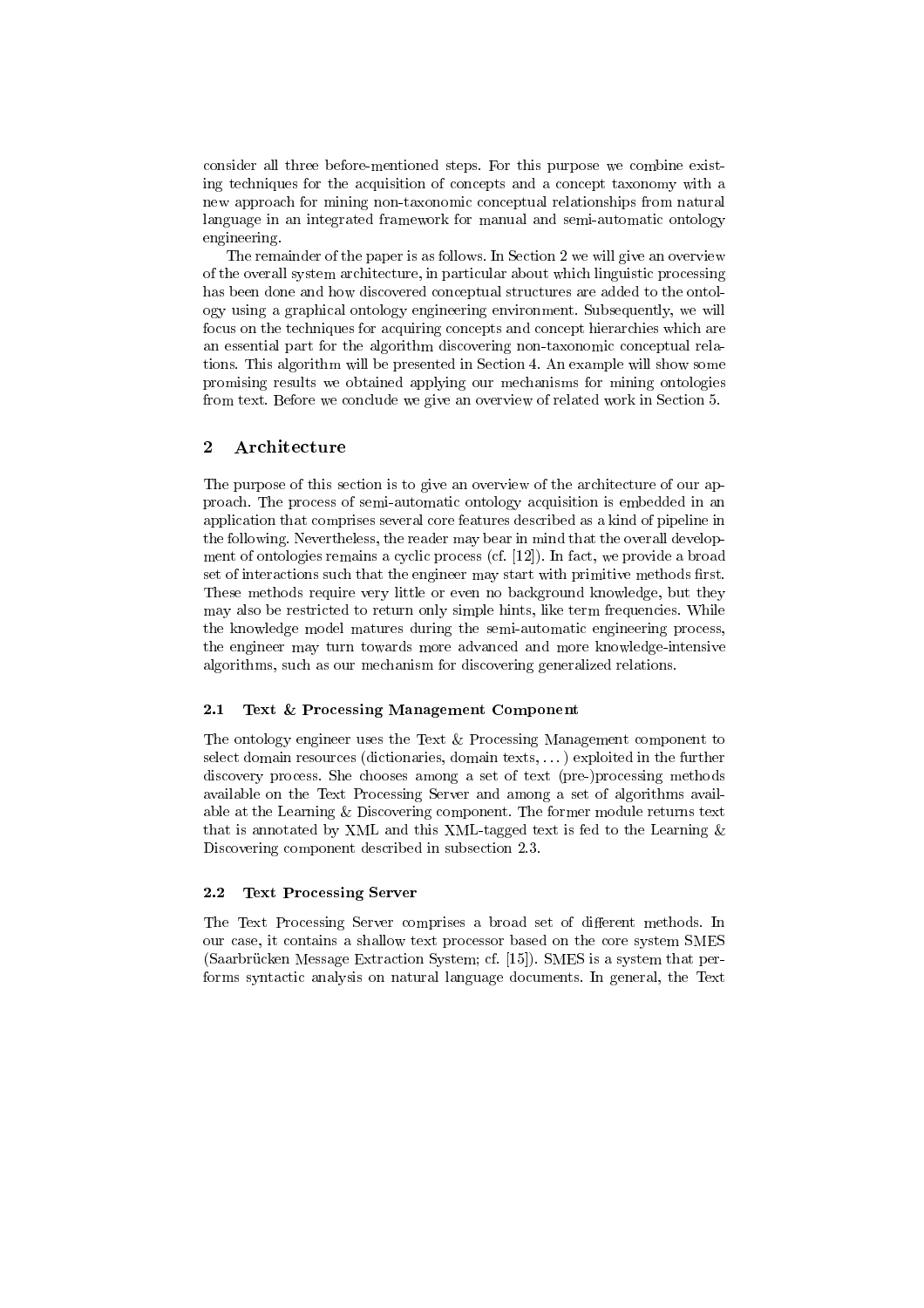

Figure 1. Architecture of the Ontology Learning Environment

Processing Server is organized in modules, such as <sup>a</sup> tokenizer, morphological and lexical processing, and chunk parsing that use lexical resources to producemixed syntactic/semantic information. The results of text processing are storedin annotations using XML-tagged text.

SMES isa generic component that adheres to several principles that are crucial for our ob jectives. (i), it is fast fast and robust, (ii), it yields \normalized" terms, and, (iii), it returns pairs of concepts the coupling of which is motivated  $t$ hrough  $\it{unquistic}$  constraints on the corresponding textual terms. In addition, we made some minor changes such that principle (iv), linguistic processing delivering a high recall on the number of dependency relations occuring in a text, is also guaranteed.

The Architecture of SMES comprises a *tokenizer* based on regular expressions, a lexical analysis component including a word and a domain lexicon, and a chunk parser.

Tokenizer. Its main task is to scan the text in order to identify boundaries of words and complex expressions like "\$20.00" or "Baden-Wuerttemberg"", and to expand abbreviations.

Lexicon. The lexicon contains more than 120.000 stem entries and more than 12,000 subcategorization frames describing information used for lexical analysis

<sup>2</sup> Baden-Wuerttemberg is a region in the south west of Germany.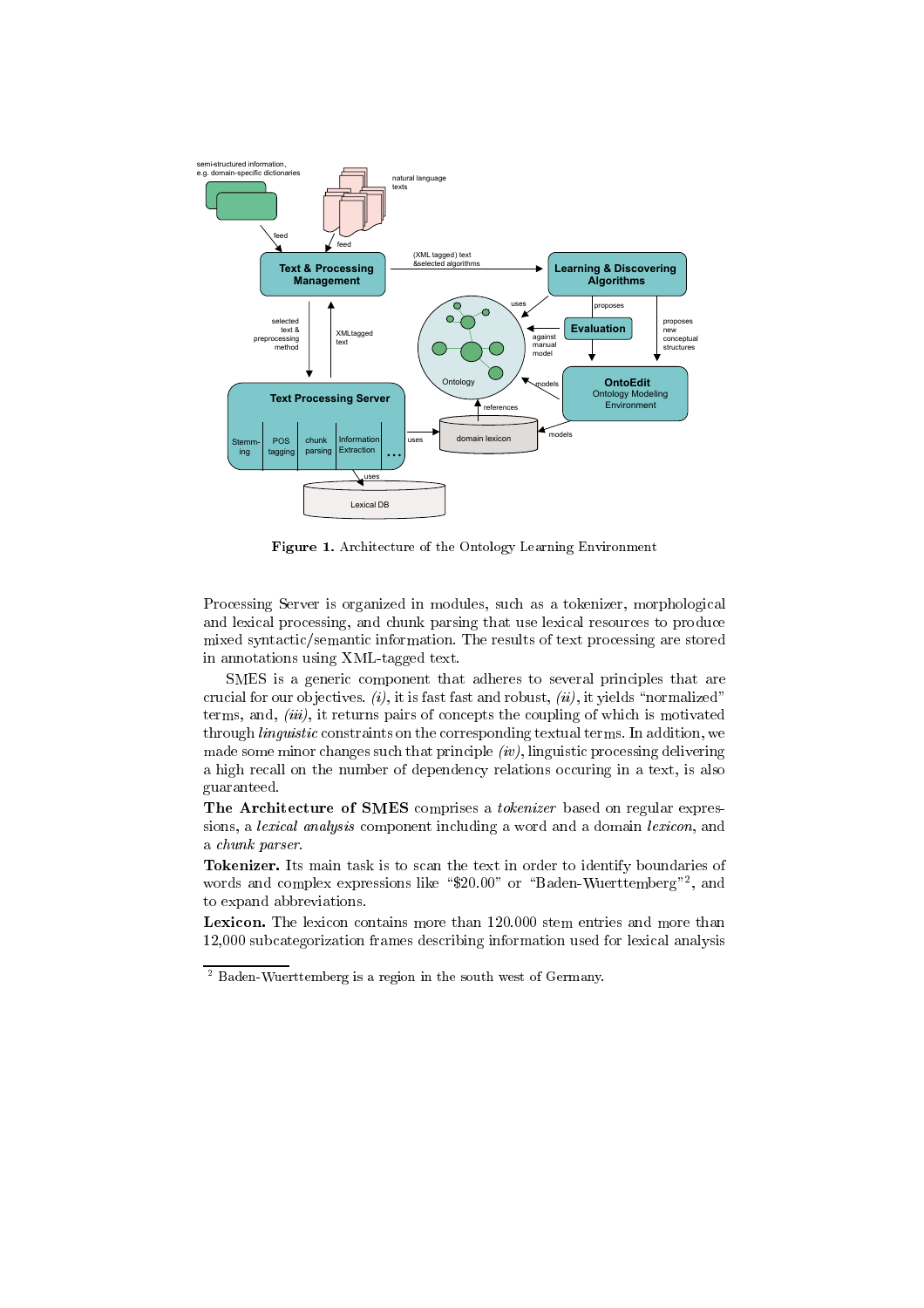and chunk parsing. Furthermore, the domain-specic part of the lexicon associates word stems with concepts that are available in the concept taxonomy.

The reader may note that at the beginning there are no or only few mappings from word stems to (some few, domain-independent) concepts available in the domain lexicon. Only with the extension of the ontology the domain-specific part of the lexicon is augmented, too.<sup>3</sup> At the beginning the ontology engineer uses simple means, e.g. word counts, in order to establish new concepts and their linkages to word stems. By doing so, she leverages the linguistic processing and, thus, the further knowledge discovery process in subsequent stages.

**Lexical Analysis** uses the lexicon to perform,  $(1)$ , morphological analysis, *i.e.*, the identification of the canonical common stem of a set of related word forms and the analysis of compounds,  $(2)$ , recognition of name entities,  $(3)$ , retrieval of domain-specific information, and,  $(4)$ , part-of-speech tagging:

- 1. In German compounds are extremely frequent and, hence, their analysis into their parts, e.g. "database" becoming "data" and "base", is crucial and may yield interesting relationships between concepts. Furthermore, morphological analysis returns possible readings for the words concerned, e.g. the noun and the verb reading for a word like "man" in "The old man the boats."
- 2. Processing of named entities includes the recognition of proper and company names like "Deutsche Telekom AG" as single, complex entities, as well as the recognition and transformation of complex time and date expressions into a canonical format, e.g. "January 1st, 2000" becomes " $1/1/2000$ ".
- 3. The next step associates single words or complex expressions with a concept from the ontology if a corresponding entry in the domain-specific part of the lexicon exists. E.g., the expression "Deutsche Telekom  $AG$ " is associated with the concept TKCompany.
- 4. Finally, part-of-speech tagging disambiguates the reading returned from morphological analysis of words or complex expressions using the local context.

Lexical analysis is the first of two primary outputs from SMES that we exploit. It returns "normalized" readings for different word forms (e.g., singular vs. plural) that we want to abstract from in order to add a corresponding concept to the ontology.

Chunk Parser. SMES uses weighted finite state transducers to efficiently process phrasal and sentential patterns. The parser works on the phrasal level, before it analyzes the overall sentence. Grammatical functions (such as subject, direct-ob ject) are determined for each dependency-based sentential structure on the basis of subcategorizations frames in the lexicon.

The chunk parser of SMES returnes the second primary output that we use, *viz. dependency relations* [9] found through lexical analysis (compound processing) and through parsing at the phrase and sentential level. We take advantage of the fact that syntactic dependency relations coincide rather closely with semantic relations holding between the very same entities (cf. [6]). Thus, we consider

 $^\circ$  In the future, we also want to extend the lexicon proper during domain adaptation.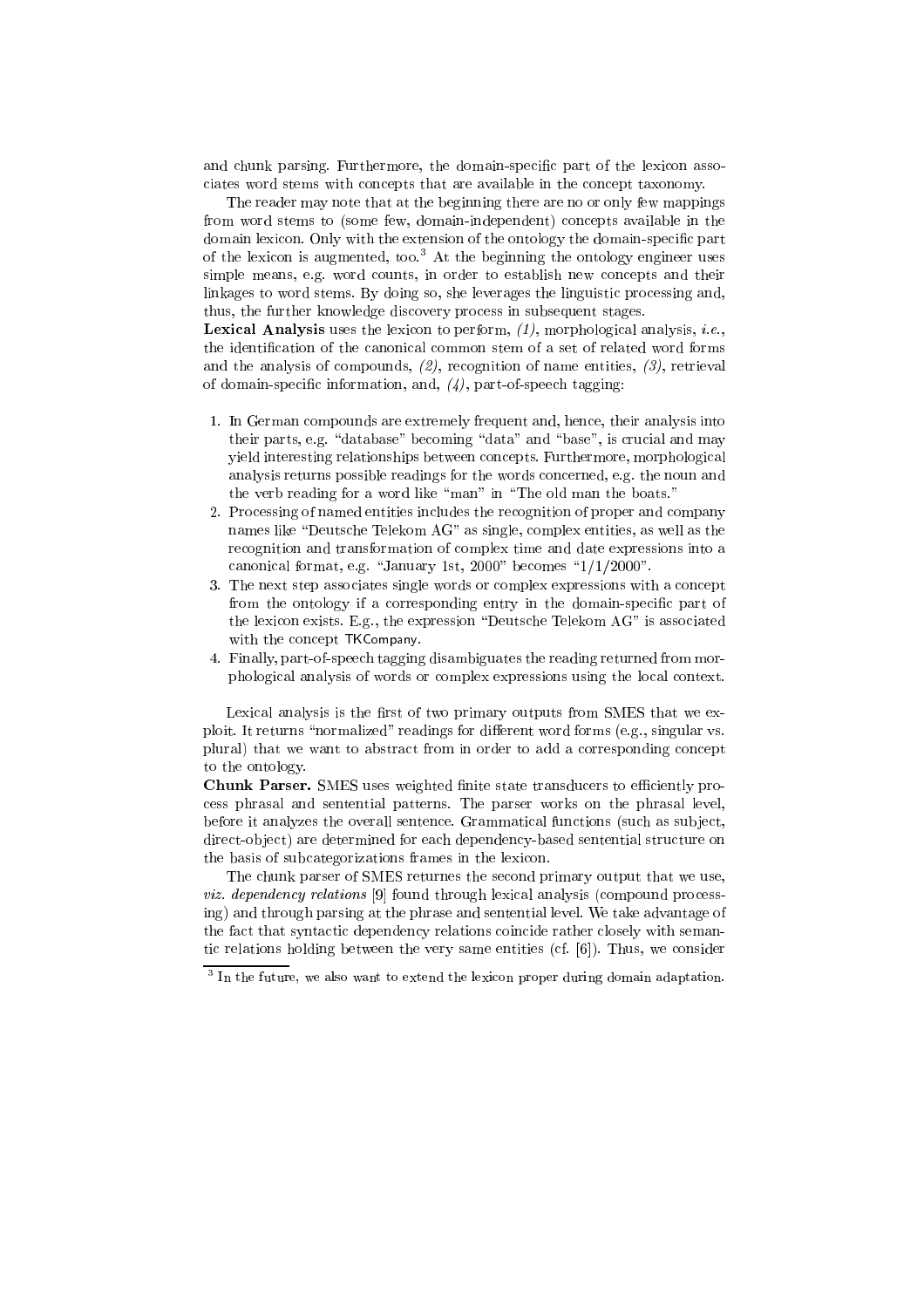syntactic results as the signposts that points our discovery algorithms into the direction of semantic relationships. We feed those conceptual pairs to the learning algorithm the corresponding terms of which are dependentially related. Thereby, the grammatical dependency relation need not even hold directly between two conceptually meaningful entities. For instance, once we have the linkages between "France Telecom" and "Paris" denoting instances of Company and City, respectively, in example (1), we may conjecture a semantic relationship between Company and City. The motivation is derived from the dependential relationships between "France Telecom", "in", and "Paris". The preposition "in" acts as a mediator that incurs the conceptual pairing of Company with City (cf. [17] for a comprehensive survey of mediated conceptual relationships).

(1) France Telecom in Paris offers the new DSL technology.

**Heuristics.** Chunk parsing such as performed by SMES still returns many phrasal entities that are not related within or across sentence boundaries. This however means that our approach would be doomed to miss many relations that often occur in the corpus, but that may not be detected due to the limited capabilities of SMES. For instance, it does not attach prepositional phrases in any way and it does not handle anaphora, to name but two desiderata. We have decided that we needed a high recall of the linguistic dependency relations in volved, even if that would incur <sup>a</sup> loss of linguistic precision. The motivation is that with a low recall of dependency relations the subsequent algorithm may learn only very little, while with less precision the learning algorithm may still sort out part of the noise. Therefore, the SMES output has been extended to include heuristic correlations beside linguistics-based dependency relations:

- ${\rm -The}$  *NP-PP-heuristic* attaches all prepositional phrases to adjacent noun phrases.
- ${\rm -The\,\,}sentence\text{-}heuristic$  relates all concepts contained in one sentence if other criteria fail. This is a crude heuristic that needs further refinement. However, we found that it <sup>y</sup>ielded many interesting relations, e.g. for enumerations, which could not be parsed successfully.

Thus, these heuristics complement the output produced by the chunk parser. To sum up, linguistic processing outputs "normalized" terms and sets of concept pairs,  $CP := \{(a_{i,1}, a_{i,2}) | a_{i,j} \in C\}$ . Normalization is based on lexical analysis and the coupling of concepts is motivated through various direct and mediated linguistic constraints or by several general or domain-specic heuristic strategies.

## 2.3 Learning & Discovering component

The Learning & Discovering component uses various algorithms on the annotated texts:

1. Conventional term extraction mechanisms are applied to extract relevant terms from the corpus.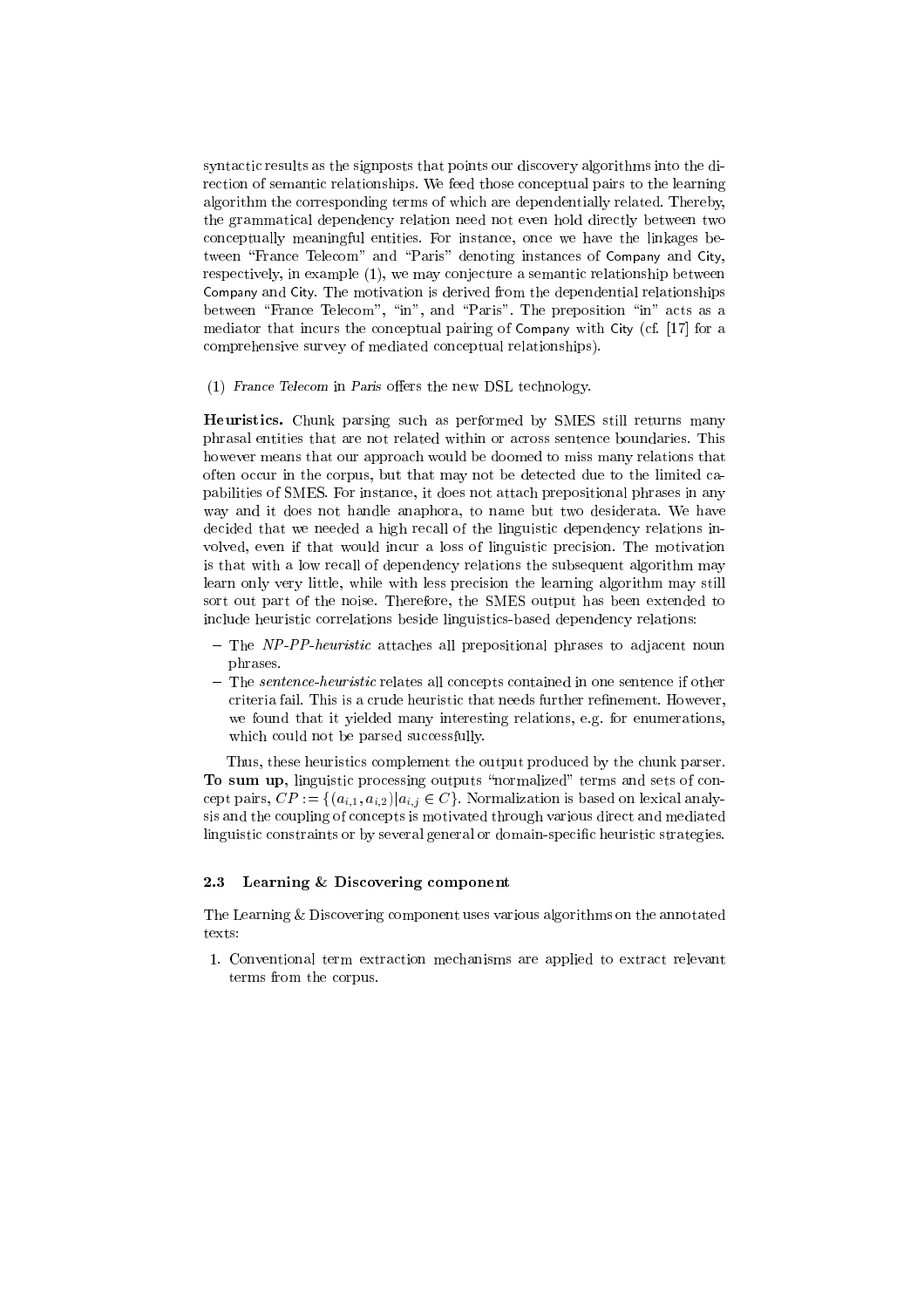- 2. An approach for mining a concept taxonomy from a dictionary, which is based on regular expression-based pattern matching algorithms, described in further detail in Section 3
- 3. An approach for mining non-taxonomic relations, that uses the learning algorithm for discovering generalized association rules described in Section 4.

Conceptual structures that exist at learning time (e.g. concepts or a concept taxonomy) may be incorporated into the learning algorithms as background knowledge. The evaluation of the applied algorithms such as described in [13] is performed in a submodule based on the results of the learning algorithm.

### 2.4Ontology Engineering Environment OntoEdit

The Ontology Engineering Environment OntoEdit, a submodule of the Ontology Learning Environment "Text-To-Onto" (cf. Figure 2), supports the ontology engineer in semi-automatically adding newly discovered conceptual structures to the ontology. In addition to core capabilities for structuring the ontology, the engineering environment provides some additional features for the purpose of documentation, maintenance, and ontology exchange. OntoEdit internally stores ontologies using an XML serialization of the ontology model. OntoEdit accesses an inference engine that is based on Frame-Logic.<sup>5</sup>

### 2.5System Wrap-up

The principle idea of our framework is based on applications of knowledge discovery techniques based on input from linguistic processing in a semi-automatic bootstrapping approach. The learning mechanisms in our system do not determine the complete structure, but they are only meant to help the ontology engineer with building a domain ontology by giving recommendations for adding concepts or relations. The system is also not intended to be used in a pipeline fashion, but rather we conceive that simple methods should be exploited first in order to determine the scope of the ontology and the set of relevant concepts. With the extension of the ontology, conceptual and linguistic resources are augmented and, thus, they nourish more complex and fruitful linguistic processing and knowledge discovery in subsequent passes through the ontology learning and engineering cycle.

<sup>4</sup> A comprehensive description of the ontology engineering system OntoEdit and the

 $\frac{5}{5}$  F-Logic is a frame-logic representation language conceived by [10]. In the implementation by Angele and Decker that we use, F-Logic is a proper subset of first-order predicate logic. Concepts and relations are reified and, hence, may be treated as firstorder objects over which quantification is possible. For efficient processing, F-Logic is translated into a datalog-style representation  $(cf. [11,2])$ .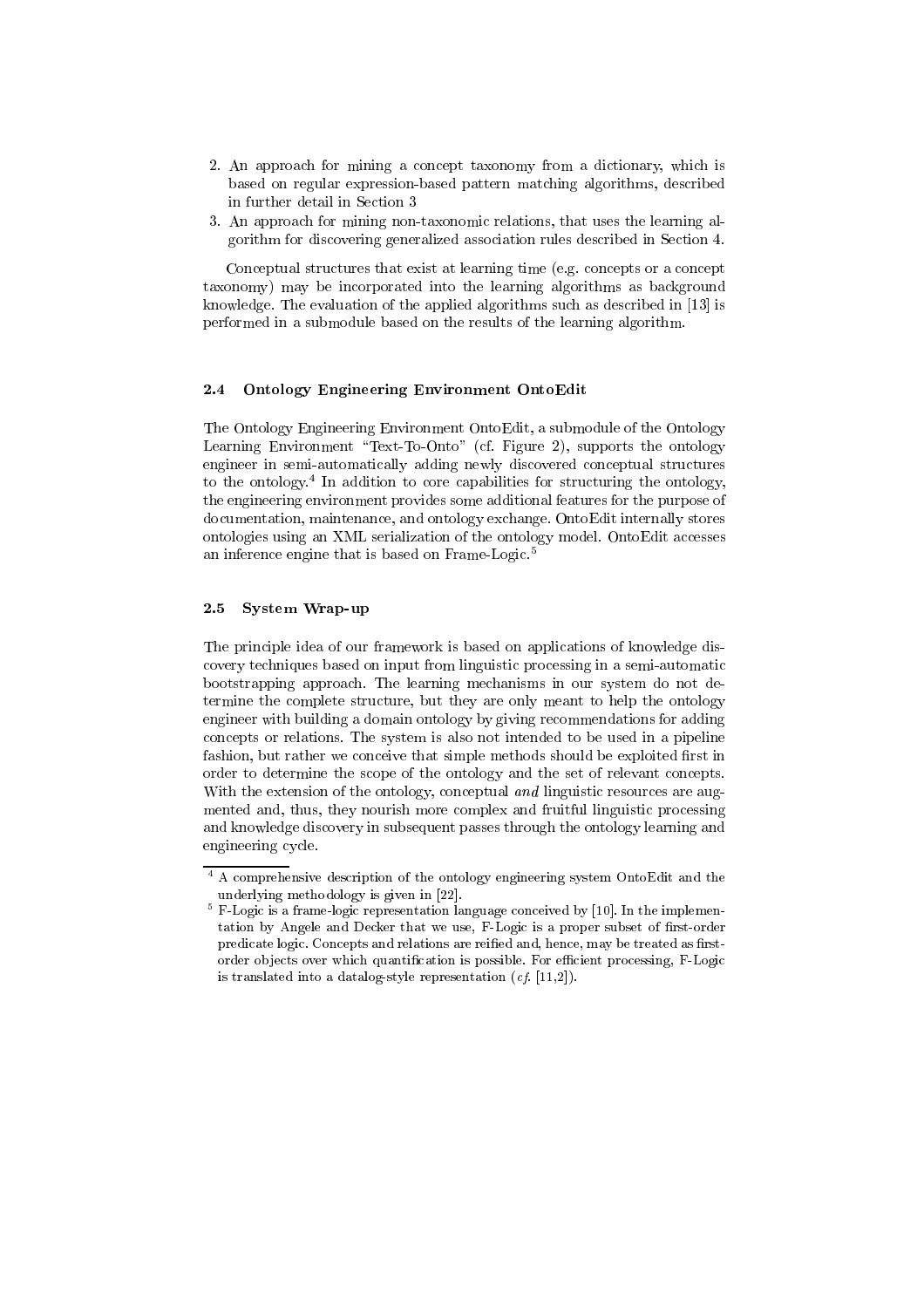| <b>Control dit VO.6</b>                                                                                                                                                                                                                                                                                                                             |                                                                                                                                                                                                                                                                                                                       |                                                                         |            | $\blacksquare$ $\blacksquare$ $\times$ |  |  |
|-----------------------------------------------------------------------------------------------------------------------------------------------------------------------------------------------------------------------------------------------------------------------------------------------------------------------------------------------------|-----------------------------------------------------------------------------------------------------------------------------------------------------------------------------------------------------------------------------------------------------------------------------------------------------------------------|-------------------------------------------------------------------------|------------|----------------------------------------|--|--|
| Edit View<br>Accessories<br>Windows<br>File                                                                                                                                                                                                                                                                                                         | Help                                                                                                                                                                                                                                                                                                                  |                                                                         |            |                                        |  |  |
| X,<br>电色<br>É                                                                                                                                                                                                                                                                                                                                       | Ŷ                                                                                                                                                                                                                                                                                                                     |                                                                         |            |                                        |  |  |
| <b>O</b> GETESS Tourism Ontology 3.0<br>$\mathbf{Q}$<br>$+$<br>$\Box$<br>⊟-C Root<br>⊟ C Ding<br><b>C</b> Materielles_Ding<br>Ėŀ<br>C Ausstattung<br>$\overline{+}$<br>C Essen<br>$\overline{+}$<br>C Prospekt<br><b>C</b> Sehenswuerdig<br>C Sportgeraet<br>C Verkehrsmittel<br><b>C</b> Zimmer<br>F-<br><b>C</b> Persoenliches Din<br>E C Ausweis | $\bullet$ telko.oxml<br>$\overline{\mathcal{L}}$<br>$+$<br><b>C</b> Root<br>C Dokument<br>F.<br><b>C</b> Ereignis<br>F.<br><b>C</b> Dienstleistung<br>Informationsdienst<br>Inkasso<br>Mehrwertdienst<br><b>C</b> Inforuf<br>C Tk Dienstleistung<br><b>C</b> Anrufumleitung<br>Auskunft<br>e<br><b>Bildschirmtext</b> | $  D $ $\times$<br><b>Relations of Tk Dienstleistung</b><br>Inutzt<br>e | Verbinduna | 그미지                                    |  |  |
| C Gepaeck<br>C Teilweise Materiell                                                                                                                                                                                                                                                                                                                  | Cityruf<br>c<br><b>C</b> Funkdienst                                                                                                                                                                                                                                                                                   |                                                                         |            |                                        |  |  |
| Immaterielles<br>е                                                                                                                                                                                                                                                                                                                                  | <b>Domain Lexicon</b>                                                                                                                                                                                                                                                                                                 |                                                                         |            | $\Box$ o $\times$                      |  |  |
| C Aussi O New Ont<br>$\overline{+}$                                                                                                                                                                                                                                                                                                                 | word stem                                                                                                                                                                                                                                                                                                             | ontology                                                                | language   | POS<br>com                             |  |  |
| $C$ Eigen $\Gamma$<br>$\overline{+}$<br>$\overline{\mathcal{L}}$                                                                                                                                                                                                                                                                                    | eno-konoe-ric-iv-geschaen:                                                                                                                                                                                                                                                                                            | enukunuenseument                                                        | ਰਦ         | ाप<br>$\blacktriangle$                 |  |  |
| <b>C</b> Ereign<br>$\overline{+}$                                                                                                                                                                                                                                                                                                                   | end-kunde-PL-N-markt                                                                                                                                                                                                                                                                                                  | Endkundenmarkt                                                          | de         | N                                      |  |  |
| <b>C</b> Geld<br>$\overline{+}$<br>Root<br>$\Box$                                                                                                                                                                                                                                                                                                   | end-kunde-PL-N-tarif                                                                                                                                                                                                                                                                                                  | Tarif                                                                   | de         | N                                      |  |  |
| E-C Inform<br>a                                                                                                                                                                                                                                                                                                                                     | end-kunde-PL-N-zugang                                                                                                                                                                                                                                                                                                 |                                                                         | de         | N                                      |  |  |
| ⊞- C Licht<br>s                                                                                                                                                                                                                                                                                                                                     | end-verbraucher-PL--preis                                                                                                                                                                                                                                                                                             | Endverbraucherpreis                                                     | de         | N                                      |  |  |
| E-C Softwa<br>Ptz                                                                                                                                                                                                                                                                                                                                   | lendbenutzer                                                                                                                                                                                                                                                                                                          | Kunde                                                                   | de         | N                                      |  |  |
| E-C Urlaut                                                                                                                                                                                                                                                                                                                                          | Stras: endgeraet                                                                                                                                                                                                                                                                                                      | Endpunkt                                                                | de         | N                                      |  |  |
|                                                                                                                                                                                                                                                                                                                                                     | veroe endpunkt                                                                                                                                                                                                                                                                                                        | Endpunkt                                                                | de         | N                                      |  |  |
|                                                                                                                                                                                                                                                                                                                                                     | Teil y entgelt                                                                                                                                                                                                                                                                                                        | Entgelt                                                                 | de         | N                                      |  |  |
|                                                                                                                                                                                                                                                                                                                                                     | haelt entgelt-forderung                                                                                                                                                                                                                                                                                               |                                                                         | de         | N<br>$\blacktriangledown$              |  |  |
| bearbeitet                                                                                                                                                                                                                                                                                                                                          |                                                                                                                                                                                                                                                                                                                       |                                                                         |            |                                        |  |  |
| Start   System   4 WinEd   Euroglo   QJ Explore                                                                                                                                                                                                                                                                                                     |                                                                                                                                                                                                                                                                                                                       | S TextTo   <a> Text-T   -aVI Yap - [   ※OntoEdit   ※Onto</a>            |            | 第9 00:45                               |  |  |

Figure 2. OntoEdit

### 3 Mining <sup>a</sup> concept taxonomy from <sup>a</sup> telecommunications dictionary

In order to provide a starting set of concepts and their taxonomic relations for the domain ontology of our case study, we have exploited the structuring of a freely available dictionary from the telecommunications domain in the first step. In order to make use of the resulting ontology as input for the discovery of further conceptual relations (cf. Section 4), we also had to acquire the mapping between concepts and words.

# Example

A dictionary containing natural-language denitions of terms in the telecommu nications domain, which is freely available at

http://www.interest.de/online/tkglossar/index.html , served as a good starting point for the case study. The given 1465 HTML pages were downloaded and transformed into our predefined XML representation for dictionaries, such as given in the following small example:

<termEntry>  $<$ admin $>$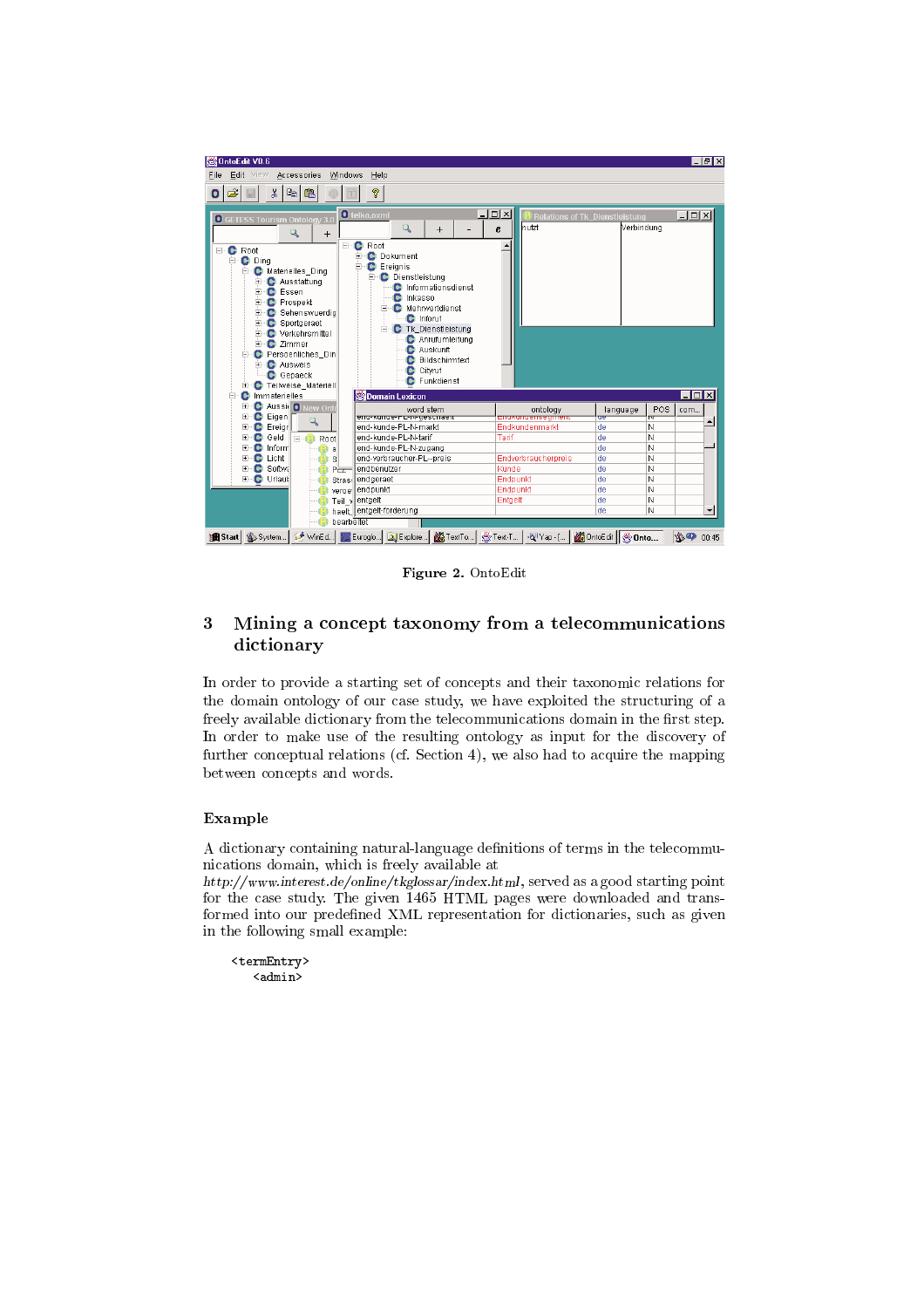```
<entrynumber>1328</entrynumber>\langle/admin>
</admin><term lang='Deutsch'> Kommunikationsserver
     <description type='Definition'>
       <descriptionText>Zentrale Funktionseinheit, welche fuer
          mense benutzer Benutzer Kommunikationsdienste erbringt.
       </descriptionText></description></term></termEntry>
```
Every entry has been defined as a concept and a corresponding domain lexicon entry of this concept (reduced to its word stem) has been generated using the Text Processing Server lexical analysis. The definitions of the terms have also been processed using the Text Processing Server.

Similar to the work described in  $[8,14]$ , we have defined several lexico-syntactic patterns in the form of regular expressions for extracting ISA relations between concepts on the given processed and normalized dictionary definitions. In our small example above the following simple pattern, which is expressed in natural language here for ease of presentation, matched:

"the last  $NP$  of the definition before the last comma represents a hypernym of the concept to be defined"

The patterns have resulted in ISA relations, such as between the concept Kommunikationsserver (engl. communication server) and Funktionseinheit (engl. functional unit).

However, we have to emphasize that for building a representative domain ontology, the described dictionary parsing mechanisms are not sufficient. Typically, domain-specic dictionaries describe terms only at a very detailed technical level focusing on the leaf concepts of the taxonomy. For instance, the above mentioned dictionary lacked many important concepts, such as private customer and business customer. For this reason, we have also applied term extraction mechanisms based on the tdf measure [18] on the given corpus in order to propose frequent terms as candidate concepts. These concepts were then added manually to the domain ontology.

This mixed approach using a combination of automatic extraction mechanisms and user modeling resulted in an core ontology with 265 concepts connected through 312 ISA relations. Additionally, 620 domain lexicon entries mapping words to concepts have been brought into the system.

### 4Mining Generic Relations from Text

Our text mining mechanism for discovering relations between concepts is based on the algorithm for discovering generalized association rules proposed by Srikant and Agrawal [19]. Their algorithm is used for well-known applications of data mining, viz. finding associations that occur between items, e.g. supermarket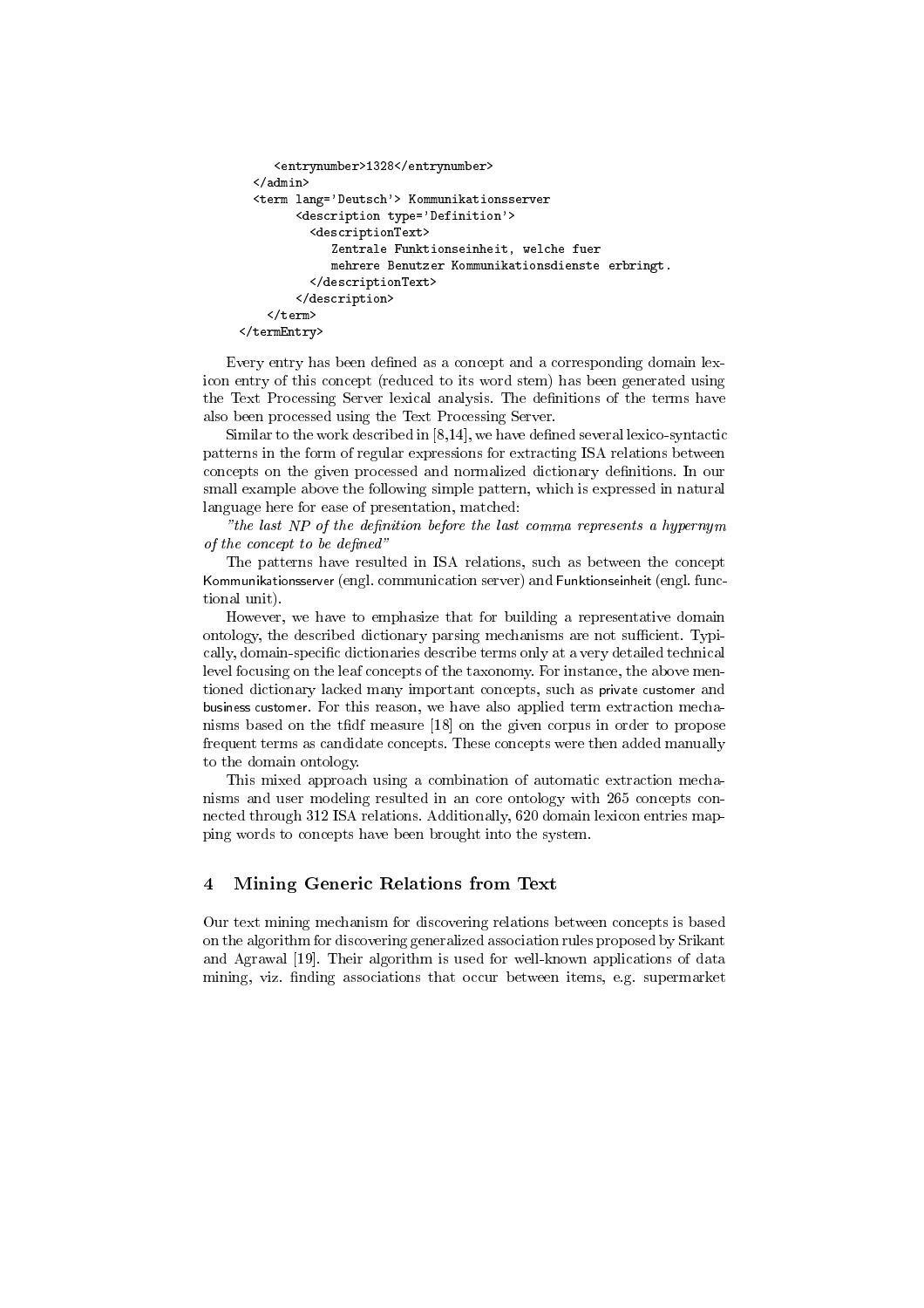products, in a set of transactions, e.g. customers' purchases. The algorithm aims at descriptions at the appropriate level of abstraction, e.g. "snacks are purchased together with drinks" rather than "chips are purchased with beer" and "peanuts are purchased with soda".

The basic association rule algorithm is provided with a set of transactions  $T := \{t_i | i = 1 \ldots n\}$ , where each transaction  $t_i$  consists of a set of items  $t_i :=$  ${a_{i,j}} | j = 1 \dots m_i, a_{i,j} \in C$  and each item  $a_{i,j}$  is from a set of concepts C. The algorithm computes association rules  $X_k \Rightarrow Y_k (X_k, Y_k \subset C, X_k \cap Y_k = \{\})$ such that measures for *support* and *confidence* exceed user-defined thresholds. Thereby, support of a rule  $X_k \Rightarrow Y_k$  is the percentage of transactions that contain  $X_k \cup Y_k$  as a subset, and confidence for  $X_k \Rightarrow Y_k$  is defined as the percentage of transactions that  $Y_k$  is seen when  $X_k$  appears in a transaction, *viz.* 

(2)  $\text{support}(X_k \Rightarrow Y_k) = \frac{|\{t_i | X_k \cup Y_k \subseteq t_i\}|}{n}$ (3) confidence  $(X_k \Rightarrow Y_k) = \frac{|\{t_i | X_k \cup Y_k \subseteq t_i\}|}{|X_k - t_i|}$ 

$$
(3) \ \ \text{confidence}(X_k \Rightarrow Y_k) = \frac{\prod_{i=1}^{k} X_k \cup I_k}{|\{t_i | X_k \subseteq t_i\}|}
$$

Srikant and Agrawal have extended this basic mechanism to determine associations at the right level of a taxonomy, formally given by a taxonomic relation  $H\subset C\times C.$  For this purpose, they first extend each transaction  $t_i$  to also include each ancestor of a particular item  $a_{i,j}$ , i.e.  $t'_i := t_i \cup \{a_{i,l} | (a_{i,j}, a_{i,l}) \in H\}$ . Then, they compute confidence and support for all possible association rules  $X_k \Rightarrow Y_k$ where  $Y_k$  does not contain an ancestor of  $X_k$  as this would be a trivially valid association. Finally, they prune all those association rules  $X_k \Rightarrow Y_k$  that are subsumed by an "ancestral" rule  $X_k \Rightarrow Y_k$ , the itemsets  $X_k, Y_k$  of which only contain ancestors or identical items of their corresponding itemset in  $X_k \Rightarrow Y_k$ .

For the discovery of conceptual relations we may directly build on their scheme, as described in the following four steps that summarize our learning module:

- 1. Determine  $T := \{ \{a_{i,1}, a_{i,2}, \ldots, a_{i,m_i'}\} | (a_{i,1}, a_{i,2}) \in CP \land \}$  $l \geq 3 \rightarrow ((a_{i,1}, a_{i,l}) \in H \vee (a_{i,2}, a_{i,l}) \in H).$
- 2. Determine support for all association rules  $X_k \Rightarrow Y_k$ , where  $|X_k| = |Y_k| = 1$ .
- 3. Determine confidence for all association rules  $X_k \Rightarrow Y_k$  that exceed userdefined support in step 2.
- 4. Output association rules that exceed user-defined confidence in step 3 and that are not pruned by ancestral rules with higher or equal confidence and support.

The reader may note that we here have chosen a baseline approach considering the determination of the set of transactions  $T$ . Actually, one may conceive of many strategies that cluster multiple concept pairs into one transaction.

For instance, let us assume a set of 100 texts each describing a particular client in detail. Each private client might come with an address, but it might also have an elaborate description of the different types of private telecomunication services and different calling types resulting in 10,000 concept pairs returned from linguistic processing. Our baseline choice considers each concept pair as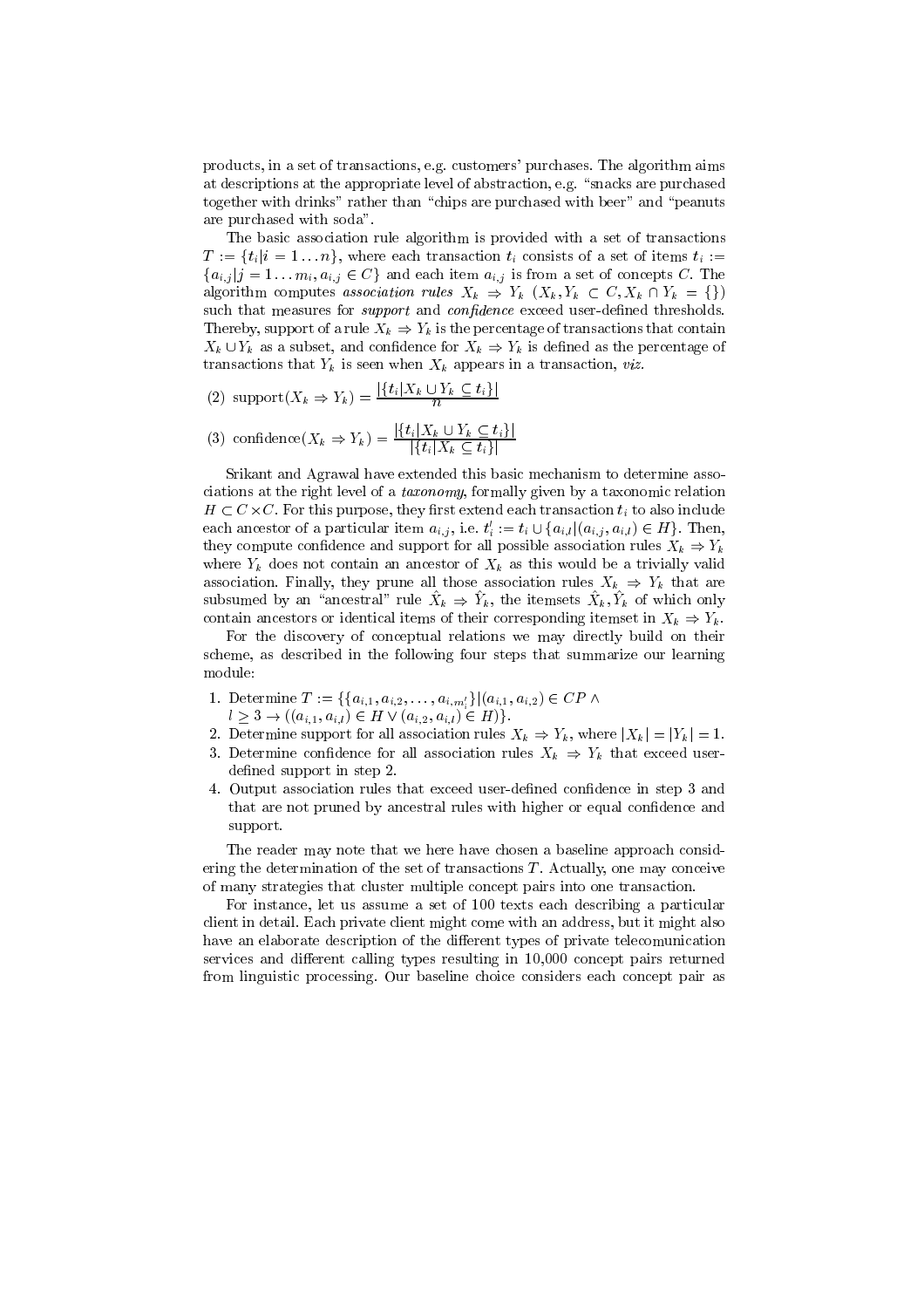a transaction. Then support for the rule {PrivateClient} $\Rightarrow$ {Address} is equal or, much more probably, (far) less than  $1\%$ , while rules about telecommunication services and different calling types might achieve ratings of several percentage points. This means that an important relationship between {PrivateClient} and  $\{Address\}$  might get lost among other conceptual relationships. In contrast, if one considers complete texts to constitute transactions, an ideal linguistic processor might lead to more balanced support measures for  $\{PrivateClient\} \Rightarrow \{Address\}$  and  $\{\text{Service}\}\Rightarrow\{\text{CallingType}\}\$  of up to  $100\%$  each.

Thus, discovery might benefit when background knowledge about the domain texts is exploited for compiling transactions. In the future, we will have to further investigate the effects of different strategies.

## Example

For the purpose of illustration, we here give a comprehensive example, which is based on our actual experiments. We have generated a text corpus by crawling texts from several WWW providers for telecommunications information (URL: http://www.TK-news.de/). The corpus describes actual objects, like telecommunication companies, new technologies, telecommunication services, and trends, such as given in the following example sentences.

- (4) a. France Telecom bietet als erster Telekommunikationsdienstleister das DSL-Netz mit maximaler Uebertragungsgeschwindigkeit.
	- b. Die Swiss Telekom Beteiligungsgesellschaften erschweren den Fortschritt.
	- c. Laut interner Information wird France Telecom mit der BCDM AG mergen.
	- d. Alle Basisanschluesse sind mit Kabel, Telefon und PC-Karte ausgestattet.

Processing the example sentences (4a) and (4b), SMES (Section 2) outputs dependency relations between the terms, which are indicated in slanted fonts (and some more). In sentences (4c) and (4d) the heuristic for prepositional phrase-attachment and the sentence heuristic relate pairs of terms (marked by slanted fonts), respectively. Thus, four concept pairs  $-$  among many others  $-$  are derived with knowledge from the domain lexicon (cf. Table 1).

Table 1. Examples for linguistically related pairs of concepts

| $\mathrm{Term}_1$ | $a_{i,1}$             | Term                                   | $a_{i,2}$        |
|-------------------|-----------------------|----------------------------------------|------------------|
| DSL-Netz          | <b>DSLNetz</b>        | Ueb geschwindigkeit Uebgeschwindigkeit |                  |
| Swiss Telekom     | TKCompany             | Bet.gesellschaft                       | Bet gesellschaft |
| France Telecom    | TKCompany             | BCDM AG                                | TKCompany        |
| Basisanschluss    | <b>Basisanschluss</b> | Kabel                                  | Kabel            |

The algorithm for learning generalized association rules (cf. Section 4) uses our semi-automatically generated domain taxonomy, an excerpt of which is depicted in Figure 3, and the concept pairs from above (among many other concept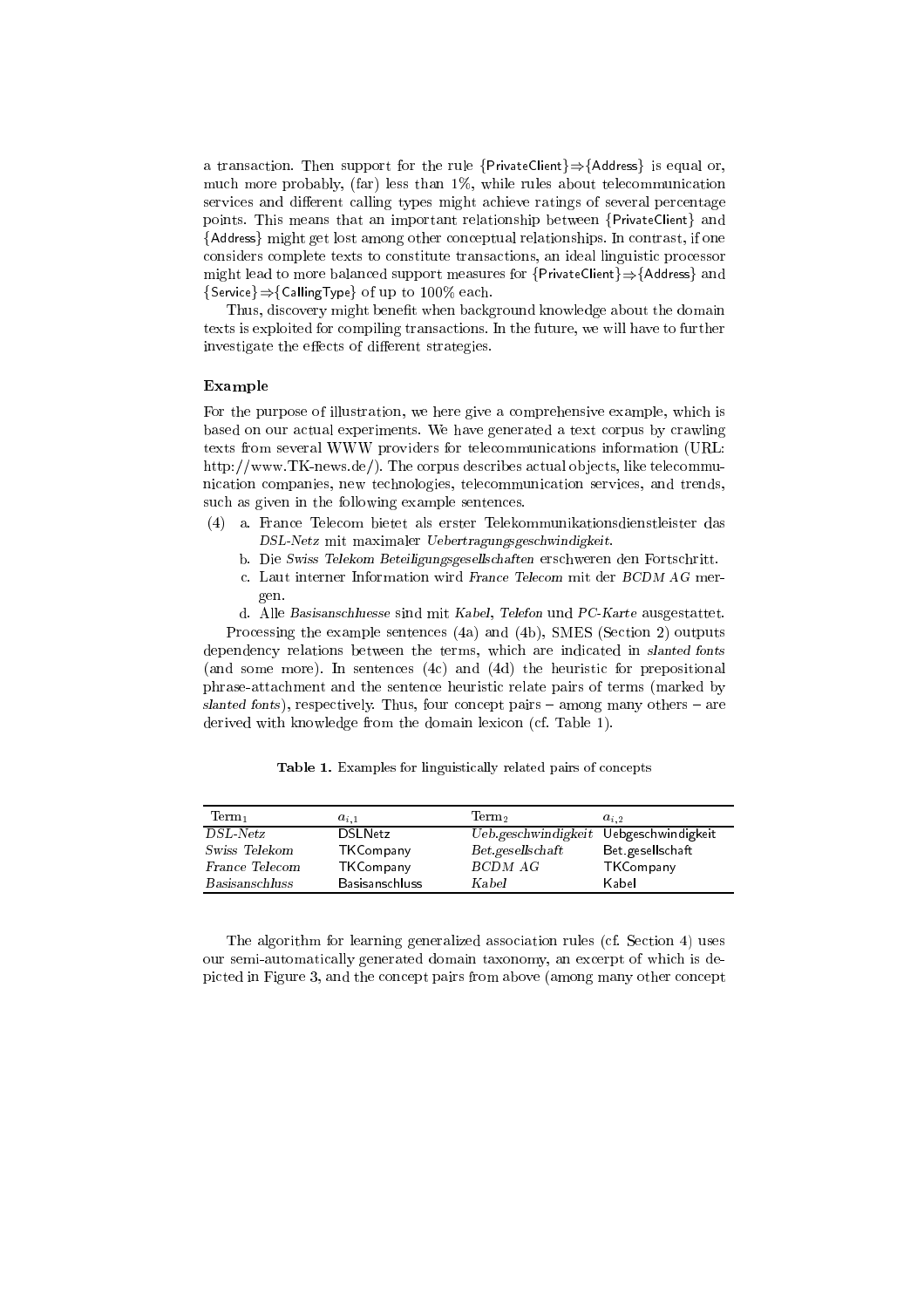pairs). In our actual experiments, it discovered a large number of interesting and important non-taxonomic conceptual relations.



Figure 3. An example scenario

A few of them are listed in Table 2. Note that in this table we also list a conceptual pair, viz. (private client, city), that is not presented to the user, but which is pruned. The reason is that there is an ancestral association rule, viz. (client, city), with higher confidence and support measures.

Table 2. Examples of discovered relations

| Discovered relation                           | Confidence           | Support             |
|-----------------------------------------------|----------------------|---------------------|
| (market, tariff)                              | 0.38                 | 0.04                |
| (connection, price)                           | 0.39                 | 0.03                |
| (TKCompany, TKCompany)                        | 0.5                  | 0.1                 |
| (client, city)                                | 0.39                 | 0.03                |
| البرازم خومناه معديست<br>private enemy, enty, | റ ററ<br>. <i>. .</i> | റ റ<br>. <i>. .</i> |

## <sup>5</sup> Related Work

The objective of our framework is to facilitate ontology engineering from texts in real-world settings through several information extraction and learning approaches. Thus, we had to face (i) the discovery of relevant concepts, (ii) their organization in a taxonomy, and (iii) the non-taxonomic relationsships between concepts.

In our actual case study, we have employed a three-step approach. We have exploited some fairly well-known methods for concept discovery and organization, such as standard statistics-based approaches for term extraction [18] and the use of lexico-syntactic patterns on machine-readable dictionaries [8,14].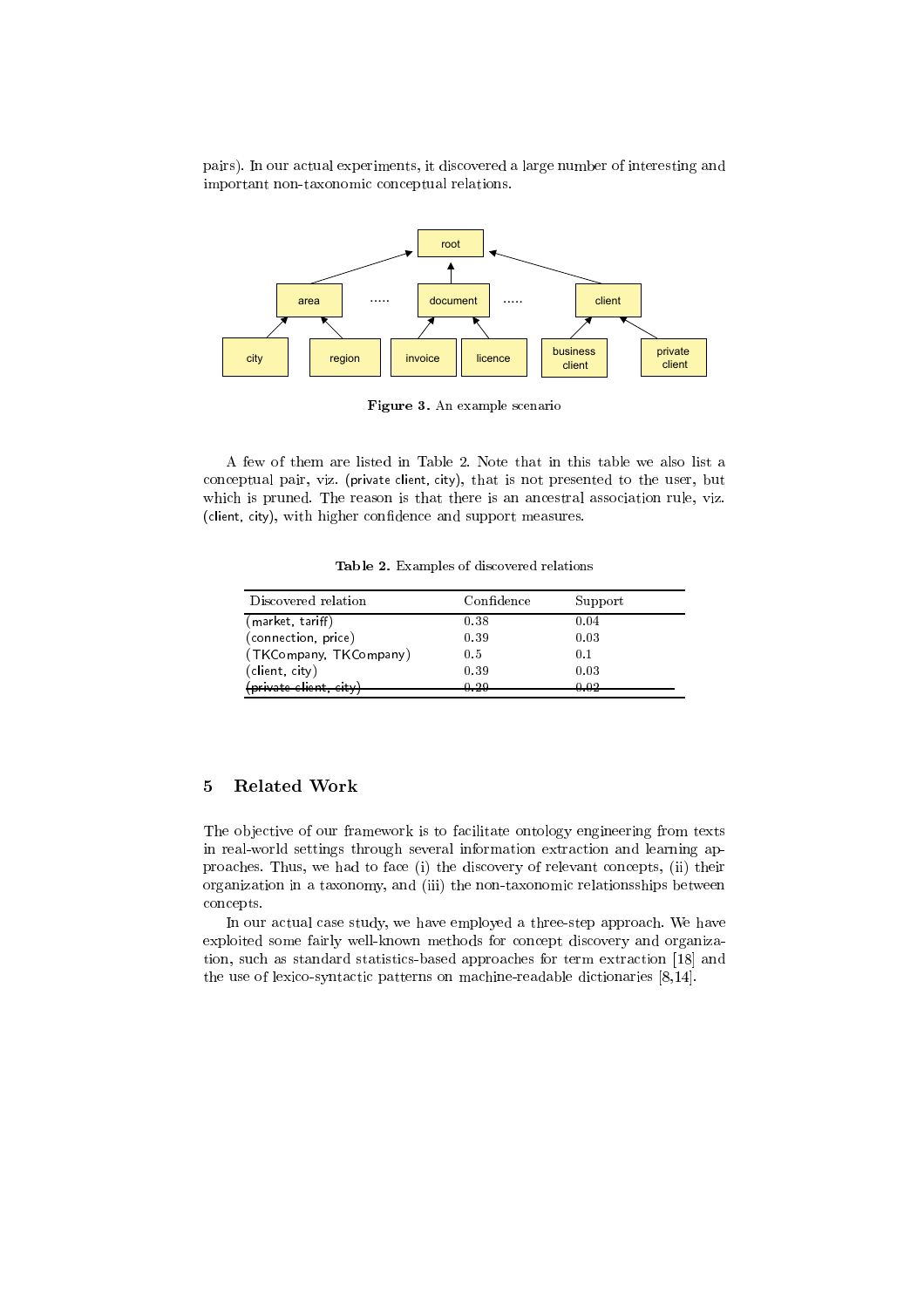Based on the concept hierarchy from the first two steps, we have set a new method for the discovery of non-taxonomic relations on top. Regarding this part of our work, we want to give a more detailed survey of related work.

Most researchers in the area of discovering conceptual relations have "only" considered the learning of taxonomic relations. To mention but a few, we refer to some fairly recent work, e.g., by Hahn & Schnattinger [5] and Morin [14] who used lexico-syntactic patterns with and without background knowledge, respectively, in order to acquire taxonomic knowledge.

For purposes of natural language processing, several researchers have looked into the acquisition of verb meaning, subcategorizations of verb frames in particular. Resnik [16] has done some of the earliest work in this category. His model is based on the distribution of predicates and their arguments in order to find selectional constraints and, hence, to reject semantically illegitimate propositions like "The number 2 is blue." His approach combines information-theoretic measures with background knowledge of a hierarchy given by the WordNet taxonomy. He is able to partially account for the appropriate level of relations within the taxonomy by trading off a marginal class probability against a conditional class probability. He considers the question of nding appropriate levels of generalization within a taxonomy to be very intriguing and concedes that further research is required on this topic (cf. p. 123f in  $[16]$ ).

Faure and Nedellec [3] have presented an interactive machine learning system called ASIUM, which is able to acquire taxonomic relations and subcategorization frames of verbs based on syntactic input. The ASIUM system hierarchically clusters nouns based on the verbs that they co-occur with and vice versa.

Wiemer-Hastings et al. [24] aim beyond the learning of selectional constraints, as they report about inferring the meanings of unknown verbs from context. Using WordNet as background knowledge, their system, Camille, generates hypotheses for verb meanings from linguistic and conceptual evidence. A statistical analysis identies relevant syntactic and semantic cues that characterize the semantic meaning of a verb, e.g. a terrorist actor and a human direct object are both diagnostic for the word "kidnap".

The proposal by Byrd and Ravin [1] comes closest to our own work. They extract named relations when they find particular syntactic patterns, such as an appositive phrase. They derive unnamed relations from concepts that co-occur by calculating the measure for mutual information between terms  $-$  rather similar as we do. Eventually, however, it is hard to assess their approach, as their description is rather high-level and lacks concise definitions.

To contrast our approach with the research just cited, we want to mention that all the verb-centered approaches may miss important conceptual relations not mediated by verbs. All of the cited approaches except [16] neglect the importance of the appropriate level of abstraction.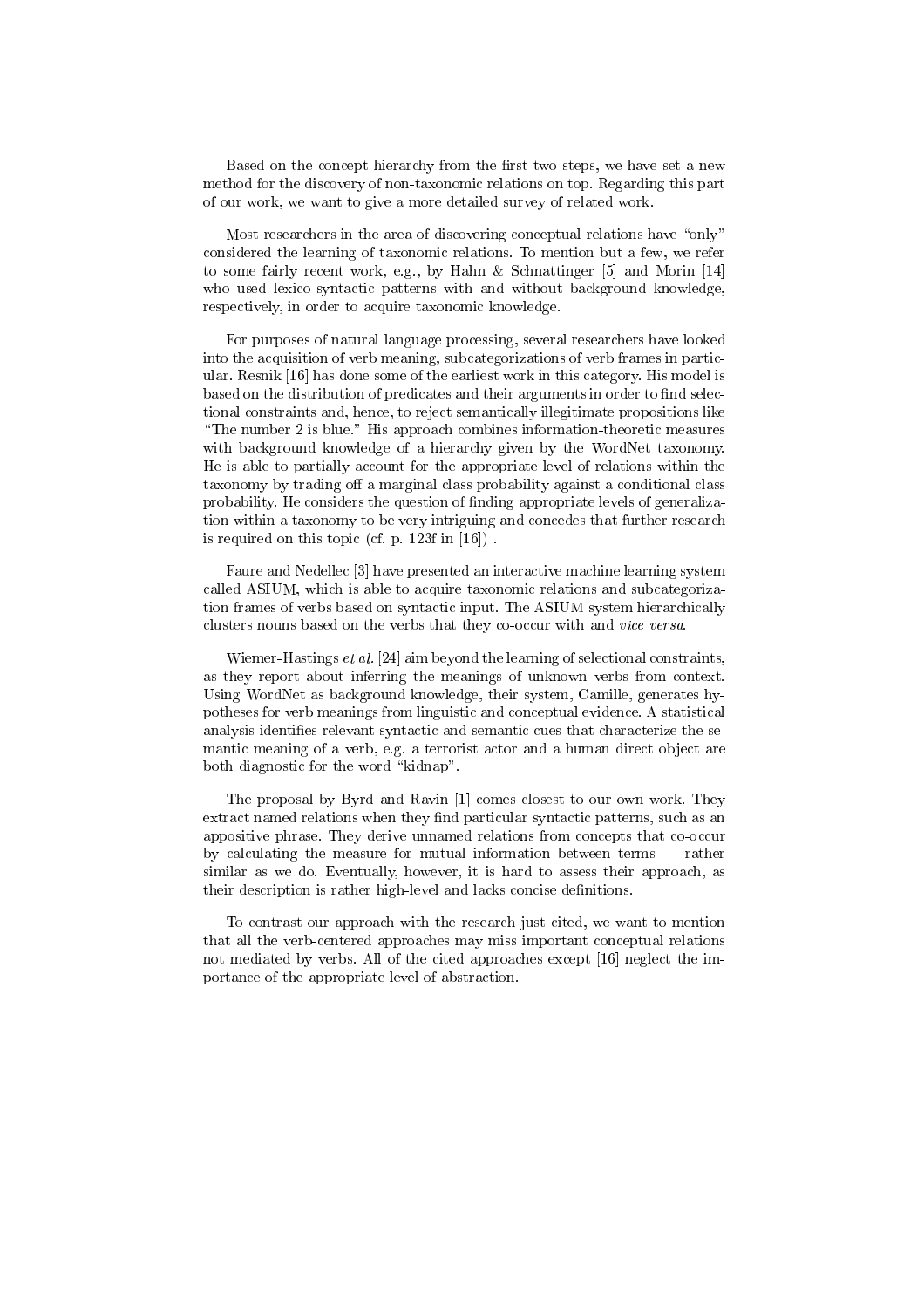### Conclusion 6

In this paper we have presented an approach towards mining ontologies from natural language. We have considered a domain-specic dictionary as well documents taken from the telecommunications domain as relevant resources for the difficult task of ontology learning.

For the future much work remains to be done. First, we need to investigate what specific types of linguistic and heuristic output are best suited to optimize performance. Maybe chunk parsing does not even help so much, but noun phrase recognition does, or *vice versa*. Second, we are planning a study to investigate our defined evaluation and similarity measures precision, recall, and  $\overline{\text{RLA}}$  described in [13] for that human modelers achieve when they are given the same task as our discovery mechanism. Third, we will have to investigate the influence of different transaction definitions (cf. Section 4). Fourth, several existing ontologies such as WordNet [4] and the german counterpart GermaNet [7] have to be integrated as a core resource into the cyclic approach and mechanisms for pruning ontologies to the relevant domain have to be developed. Finally, and probably the most intricate, we want to approach not only the learning of the existence of relations, but also their names and types.

Acknowledgments. The research presented in this paper has been partially funded by BMBF under grant number 01IN802 (project "GETESS"). We thank our student Raphael Volz who implemented large parts of the learning algorithm and our project partners, in particular Günter Neumann, from DFKI, language technology group, who supported us in using their SMES system.

## References

- 1. R. Byrd and Y. Ravin. Identifying and extracting relations from text. In NLDB'99  $\frac{1}{4}$ th International Conference on Applications of Natural Language to Information Systems, 1999.
- 2. S. Decker. On domain-specic declarative knowledge representation and database languages. In A. Borgida, V. Chaudri, and M. Staudt, editors,  $KRDB-98 = Pro$ ceedings of the 5th Workshop Knowledge Representation meets DataBases, Seattle, WA, 31-May-1998, 1998.
- 3. D. Faure and C. Nedellec. A corpus-based conceptual clustering method for verb frames and ontology acquisition. In LREC workshop on adapting lexical and corpus resources to sublanguages and applications, Granada, Spain, 1998.
- 4. Christiane Fellbaum. WordNet An electronic lexical database. MIT Press, Cambridge, Massachusetts and London, England, 1998.
- 5. U. Hahn and K. Schnattinger. Towards text knowledge engineering. In Proc. of  $AAAI$  '98, pages 129-144, 1998.
- 6. E. Ha jicova. Linguistic meaning as related to syntax and to semantic interpretation. In M. Nagao, editor, Language and Artificial Intelligence. Proceedings of an International Symposium on Language and Artificial Intelligence, pages 327-351, Amsterdam, 1987. North-Holland.